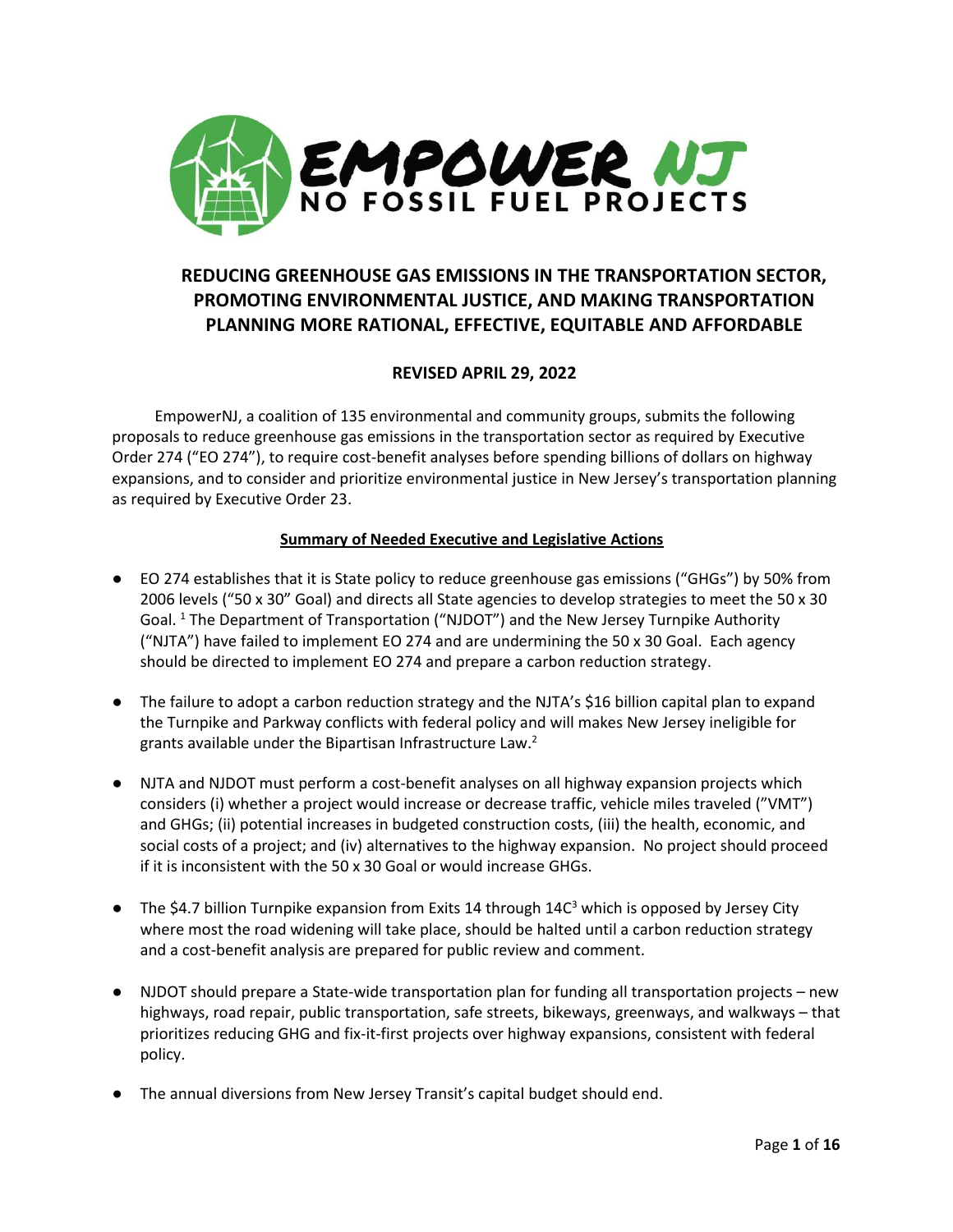- Environmental justice must be considered in all transportation planning decisions as required by Executive Order 23<sup>4</sup>, something neither NJDOT nor NJTA has done.
- The protections of the environmental justice law, N.J.S.A. 13:1D-157 to -161, should be expanded to highway projects. Highway projects cause as much or more health and economic harm to overburdened communities than the projects covered by that legislation.
- There is no NJTA Board member or member of NJTA's senior staff who has expertise or a background in climate or environmental justice issues, is from an overburdened community or is African American. <sup>5</sup> The NJTA Board should be reconstituted, and senior staff should be hired to address climate and environmental justice issues.
- NJT should be barred from building a 24/7 gas fired, methane producing power plant in the Meadowlands, which directly conflicts with New Jersey's climate goals.
- NJDOT and NJTA should provide for robust public input and review of its major projects, most importantly at the outset of the project and before millions of dollars are spent.

### **The Looming Climate Catastrophe**

- The incontrovertible scientific consensus is that there must be a 45%- 50% reduction in GHGs by 2030 to limit global warming to 1.5 °C and thereby avoid climate catastrophe.  $^6$
- The dire February 28, 2022 report of the IPCC Working Group confirms that climate change is already causing severe and permanent loss and damage and that even temporary global warming of more than 1.5 °C would result in further irreversible harm from which recovery or adoption would be difficult, if not impossible. $<sup>7</sup>$ </sup>

### **GHGs from the Transportation Sector**

- The transportation sector accounts for 42% of the state's carbon emissions, more than the national average of 28%.<sup>8</sup>
- 40.6% of the State's net carbon emissions is fossil fuel-powered vehicle use. This does not consider GHGs created through the extraction, refining and distribution of fossil fuels used to run those vehicles.
- EO 274 directs NJDOT and NJTA to develop strategies to meet the 50 x 30 Goal. Each agency has failed to do so.
- Reducing the growth in VMT is critical to reducing GHGs from the transportation sector. VMT have been steadily increasing in New Jersey.<sup>9</sup>
- Funding highway expansions relative to other strategies is "the main driver of emissions outcomes."<sup>10</sup>
- The use of public transportation reduces GHGs relative to fossil fuel powered private cars: 76% for heavy rail, 62% for light rail, and 33% from using even fossil fuel run buses.<sup>11</sup>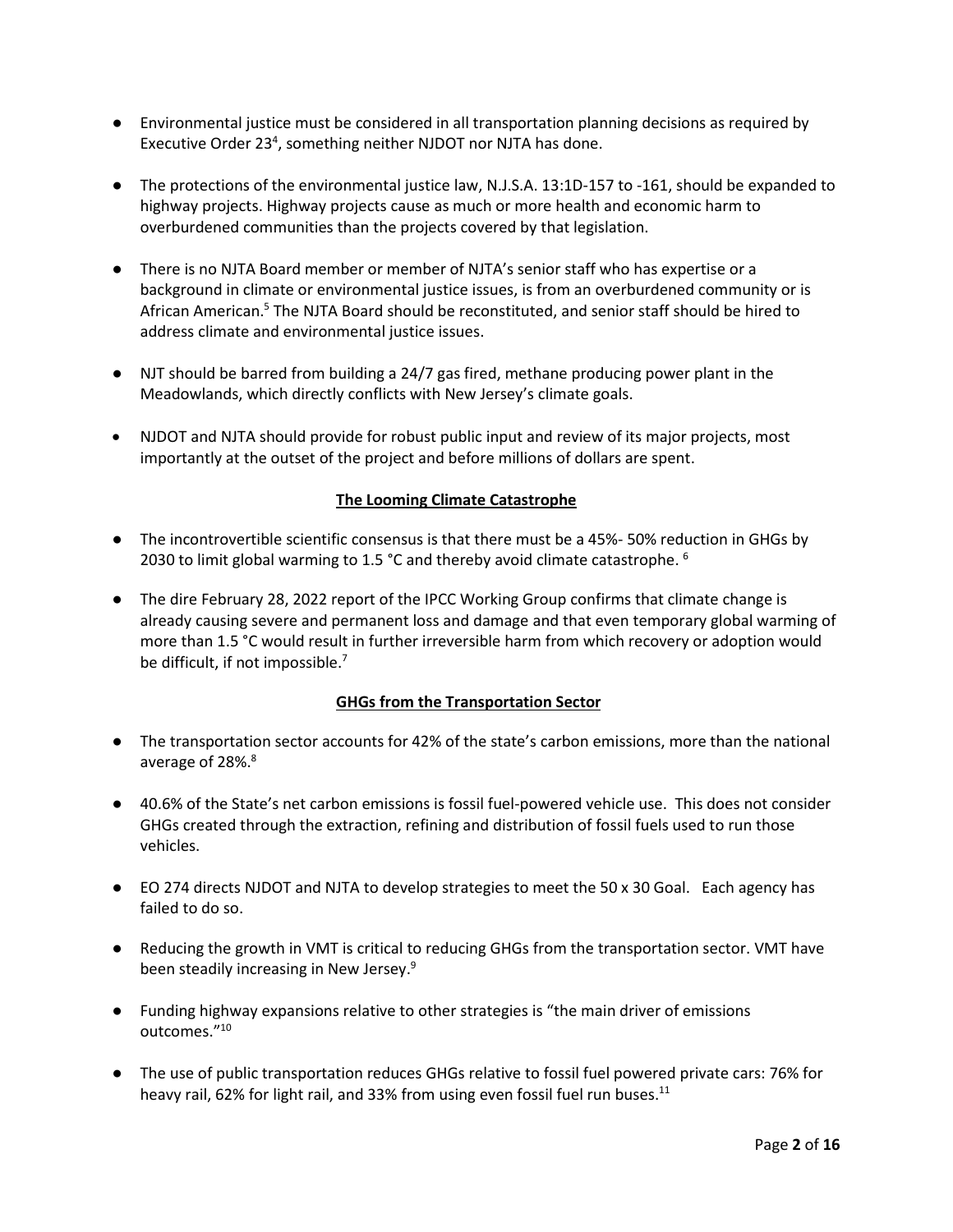- Electric vehicles (EVs) will eventually reduce vehicular GHGs but will not do so in the amount needed by 2030. Less than 1% of the 250 million cars, SUVs, and light-duty trucks on the road in the United States are EVs. If 50% of new passenger cars and light trucks sales are EVs by 2030, an ambitious goal that will be hard to meet, fossil fuel powered vehicles would still make up the vast majority of the vehicles in use in 2030 and between 30% to 40% of cars in 2050.<sup>12</sup>
- Medium- and heavy-duty vehicles account for less than 5% of the vehicles on the road but produce 25.9% of the emissions from the transportation sector.<sup>13</sup> Battery electric trucks are not expected to become cost-competitive for smaller trucks until 2030 while heavy trucks with less than 500-miles of range are not projected to be cost-competitive until 2035.<sup>14</sup>

## **Pollution from Vehicle Use**

- Particulate matter, known as PM 2.5, is a great risk to human health and one of the most dangerous environmental pollutants.<sup>15</sup> It is associated with premature deaths, heart and lung disease, asthma, and respiratory issues. COVID-19 mortality rates are higher in areas with more particulate pollution than in areas with even slightly less particulate pollution. 16
- Particulates also create ground-level ozone, informally known as smog. Vehicles are the largest contributors to ground level ozone and are responsible for "71% of the State's nitrous oxide emissions."<sup>17</sup> Ground level ozone causes respiratory diseases and premature death with children and senior citizens being among the most vulnerable. $^{18}$
- In New Jersey, more than 600,000 adults and 167,000 children suffer from asthma, and thus are also particularly vulnerable to ozone pollution.<sup>19</sup> There were also 385,665 cases of COPD, all of which were caused or exacerbated by vehicle pollution.<sup>20</sup>
- In the United States, 350,000 premature deaths are attributed to fossil fuel pollution with New Jersey being among the states with the highest number of deaths per capita.<sup>21</sup> Fossil fuel pollution kills more people each year than HIV, tuberculosis, and malaria combined with the U.S. having the highest estimated rate of deaths among children under the age of five from lower respiratory infections.<sup>22</sup>
- People who live, work, or attend school near major roads have an increased incidence and severity of health problems associated with air pollution.<sup>23</sup>
- $\bullet$  30% to 45% of the urban population in North America, live "next to a busy road<sup>24</sup>, a percentage that is undoubtedly higher in New Jersey with our highest in the nation population density. Vehicle pollution will directly affect people who are within 0.2 to 0.3 miles of a highway.<sup>25</sup>
- All of New Jersey suffers from unhealthy air due to excess levels of ground-level ozone.<sup>26</sup> The American Lung Association gives Hudson County, the site of NJTA's \$4.7 billion Turnpike expansion, an F grade with respect to high ozone days.<sup>27</sup>

### **Environmental Justice**

● Traffic-caused pollutants disproportionately harm people of color and low-income communities.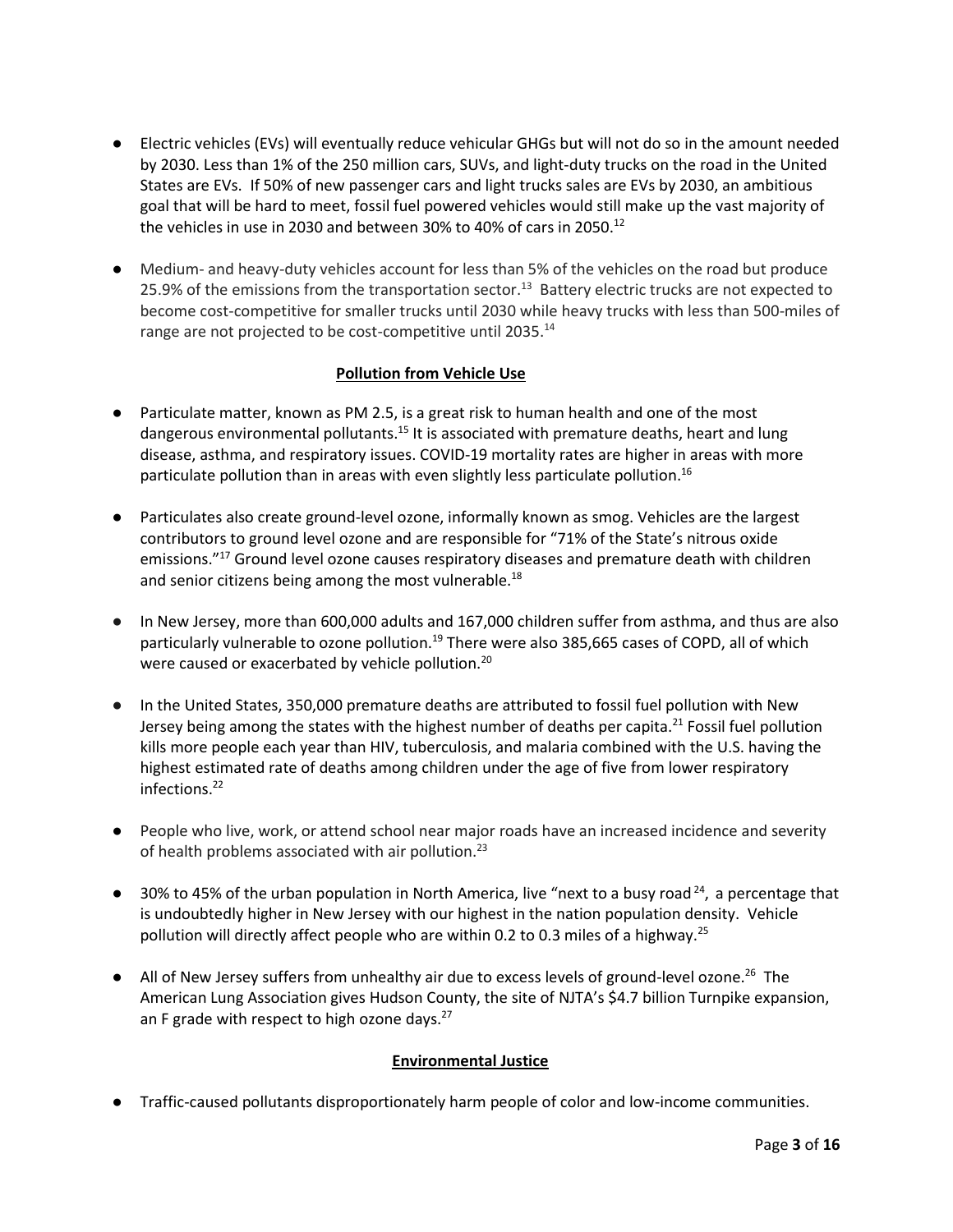- Poor air quality is one reason that people of color die disproportionately from COVID-19.<sup>28</sup> African Americans are three times more likely to die from asthma.<sup>29</sup>
- Climate change and car pollution increase the risk that pregnant women have premature, underweight, or stillborn babies with African American mothers affected the most. $30$
- Black and Hispanic populations bear a "pollution burden" by being exposed to 56% to 63% more PM 2.5 pollution than non-Hispanic whites. $31$
- Highways have been disproportionately built and expanded in African American and other low income, minority communities at great economic and health costs to those communities. The 2021 federal Bipartisan Infrastructure Law provides \$1 billion in grants to tear down or refigure highways to mitigate their impact and the Biden Administration and cities around the country are attempting to increase this amount many times over.<sup>32</sup>
- The Biden Administration stopped a \$7 billion highway expansion that would have been built in largely minority neighborhoods in Houston.<sup>33</sup> There is no such effort being made in New Jersey.
- EO 274 states that "minority and low-income communities are disproportionately affected by climate change, including by the health effects of higher temperatures and increased air pollution…"
- The Environmental Justice Act, N.J.S.A. 13:1D-157 to -161, recognizes that minority and low-income communities are disproportionately affected by climate change and pollution and limits the future placement and expansion of certain polluting facilities in "Overburdened Communities."
- The Environmental Justice Act does not apply to highway projects, even though those projects can be equally or more harmful than the facilities the law covers.
- EO 23 directs all Executive Branch departments and agencies to consider environmental justice in implementing their responsibilities.<sup>34</sup>
- NJTA and NJDOT have ignored EO 23 and environmental justice in its plans and decision-making. They have not issued any rules or regulations, or taken any action we are aware of, to comply with EO 23, but instead are doubling down on the failed policies of the past by expanding highways in urban areas all over the State.

### **Induced Demand**

- Traffic studies and experience universally show that highway widenings, particularly in urban areas, will only provide temporary, if any, reduction in traffic congestion.<sup>35</sup> Ultimately, lane widening results in more driving and even greater long-term congestion, a phenomenon known as induced demand. Each mile of new highway lane increases capacity up to 2,850 vehicles/hour.<sup>36</sup>
- Induced demand is a fundamental, incontrovertible principle of traffic planning.<sup>37</sup>
- There are also countless real-world examples of this. Los Angeles' I-405 freeway was completed in 2014 after five years of construction and a cost of [over \\$1 billion.](http://media.metro.net/projects_studies/pm/images/pm_october_2013_i405_sepulveda_pass_improvements2.pdf) The data shows that traffic is movin[g slower](http://la.curbed.com/archives/2014/10/405_commutes_now_a_minute_worse_than_before_carpool_lane.php) now on I-405 than before the widening.<sup>38</sup>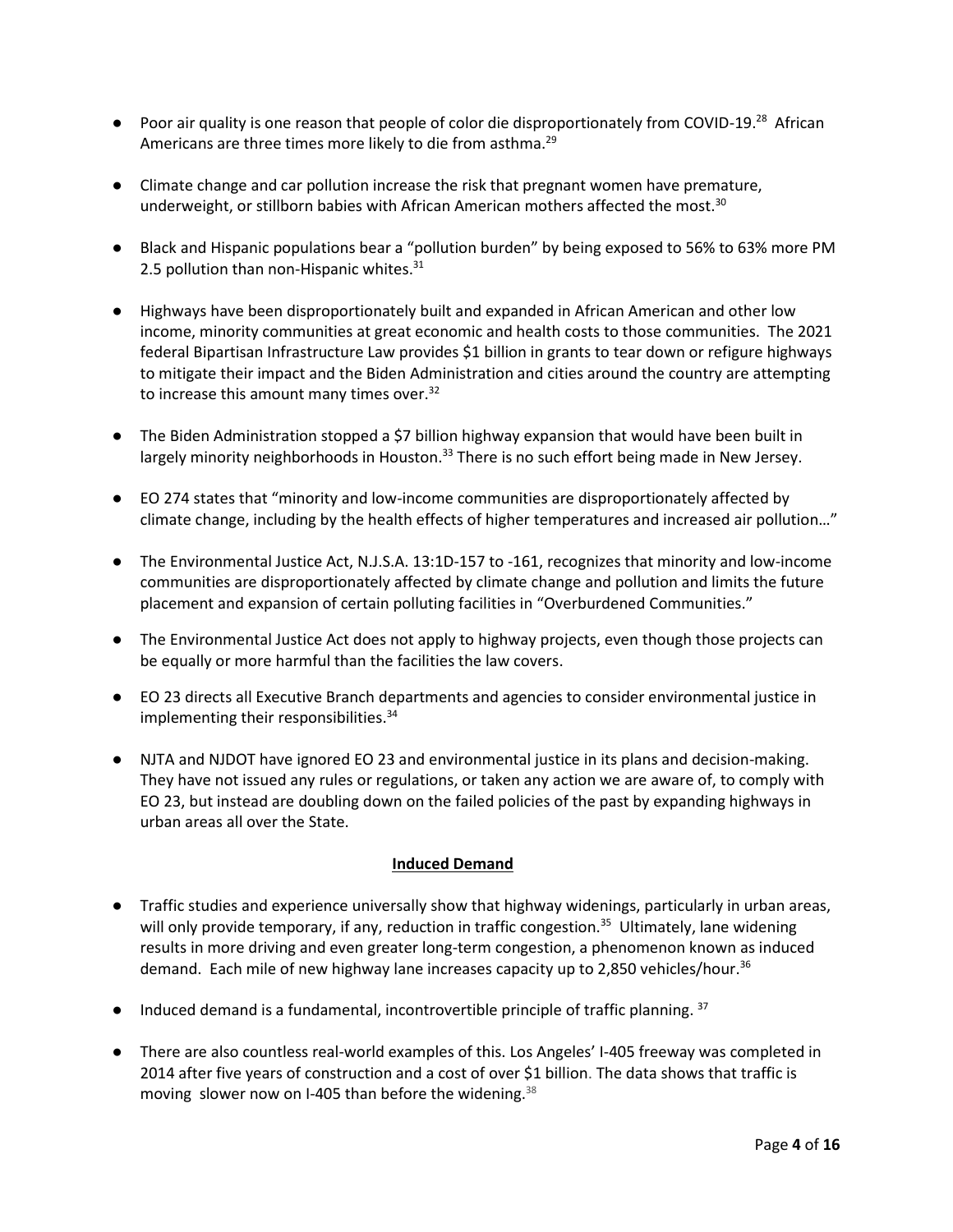- When Texas widened the Katy Freeway in Houston to more than 20 lanes in 2011, the widest in the world, at a cost of \$2.8 billion, congestion returned to previous levels within a few years, and it is now worse.<sup>39</sup>
- The EPA's Guidebook on Induced Travel concluded studies showing that a 10% increase in highway capacity caused an immediate 3% to 5% increase in VMT in 1 to 2 years and a 5% to 9% increase in VMT over 10 to 20 years.<sup>40</sup>
- Another report found that between 1993 and 2017, 30,511 new freeway lane-miles of road were built in the largest 100 urbanized areas in the country, an increase in capacity that far outstripped the population growth in those regions over the same time. Traffic delays in those urbanized areas increased by 144 %. 41
- Rocky Mountain Institute ("RMI") -- a highly regarded firm dedicated to researching climate change and sustainability issues, which aided NJBPU in preparing the 2020 State Energy Master Plan, - summarized the failed policies of highway expansions: "[R]oad expansion projects move us in the wrong direction, generating more traffic that increases climate pollution, worsens local air quality, and leads to more road crashes. Vulnerable and frontline communities bear a disproportionate burden from these impacts, including health effects from hazardous air pollutants."<sup>42</sup>
- NJTA has not provided any evidence, or given any reason, why its proposed Highway Expansions will produce different results.

### **The NJTA's Highway Expansion Plans**

- NJTA's 2020 \$24 billion capital improvement plan calls for spending more than \$16 billion over ten years to widen the New Jersey Turnpike and Garden State Parkway, overwhelmingly in the most urbanized northeastern corner of the state.<sup>43</sup> None of the projects allow for or incorporate a transit component. This amount does not include the health, social, economic, quality-of life, and opportunity costs caused by the highway widenings.
- The costs of highway construction projects, particularly in urban areas, are often understated to hide their true costs. The Big Dig in Boston was originally scheduled to cost \$2.8 billion.<sup>44</sup> The final cost of the project was \$24.3 billion.<sup>45</sup>
- When the Turnpike expansion from Exits 14 to 14C was first proposed in 2020, the budget was \$4.3 billion. It is now \$4.7 billion, and construction has not begun.<sup>46</sup>
- Federal agencies have long incorporated health, social, economic, quality-of-life, and opportunity costs in their benefit-cost analyses. On his first day in office, President Biden issued E.O. 13990, directing those costs be updated to reflect the best available science and consider climate risk, environmental justice, and intergenerational equity.<sup>47</sup>
- NJTA's capital plan and ten-year strategic plan do not mention GHGs, climate change or social costs of carbon and we are unaware of those matters being addressed anywhere else.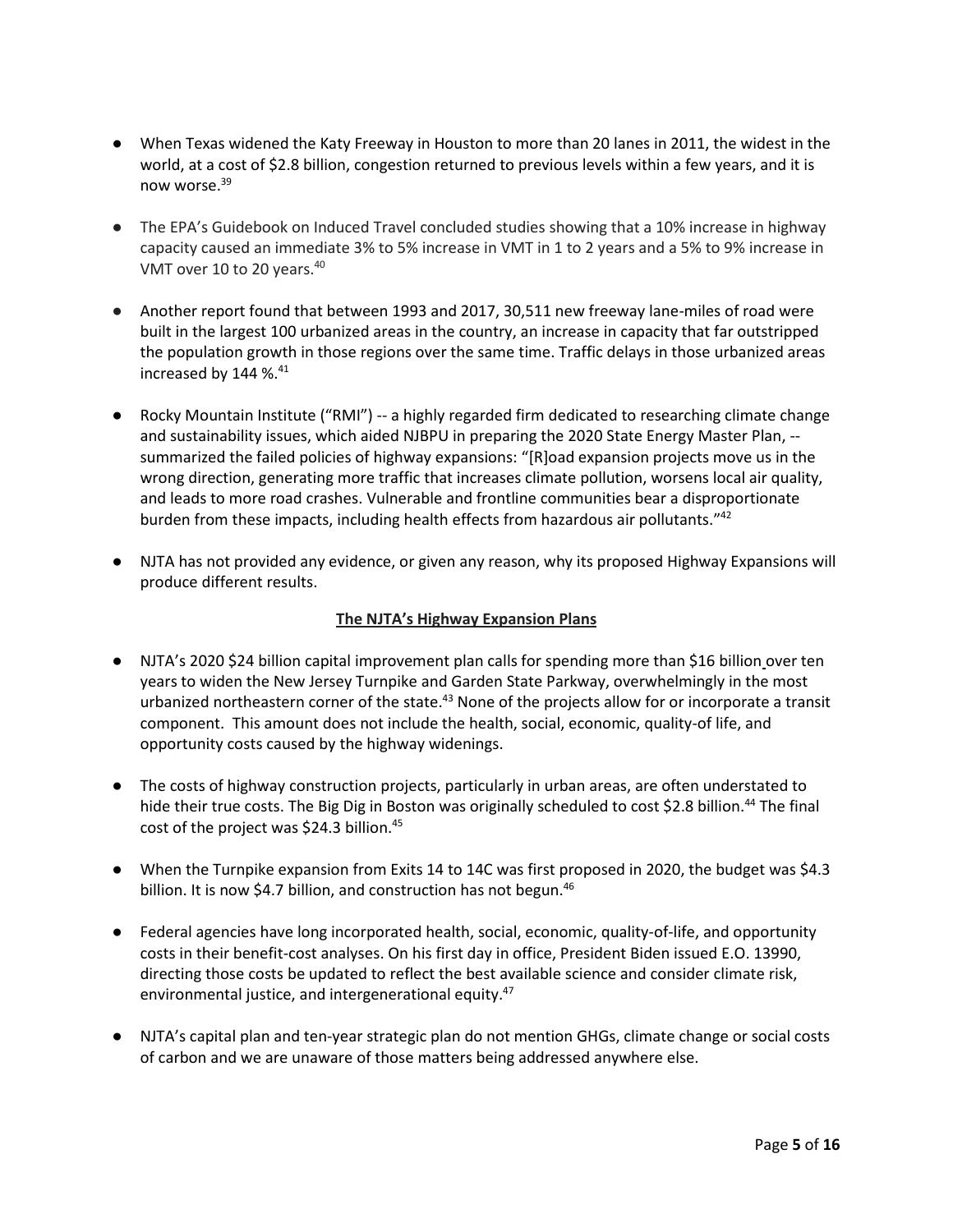- There is no one on NJTA's Board or senior staff who has expertise or a background in climate or environmental justice issues, is from an overburdened community or is African American. 48
- The proposed lane widenings would increase VMT dramatically by increasing highway capacity. Funding highway expansions are a main driver of increased GHGs.<sup>49</sup>
- NJTA did not include any cost-benefit analysis in its capital plan, and we are unaware of those issues being addressed anywhere else.
- NJTA's capital plan does not mention GHGs, climate change or social costs and we are unaware of those costs being addressed anywhere else.

### **The Jersey City Turnpike Extension Expansion**

- NJTA is currently proceeding with its plan to expand the Turnpike from Exit 14 through Exit 14C, most of which runs through Jersey City.<sup>50</sup>
- When this expansion was first proposed in 2020, the budget was \$4.3 billion. It is now \$4.7 billion and only preliminary design work has started.<sup>51</sup>
- In a January 7, 2022 letter to the NJTA, Jersey City stated its opposition to the project because i) it will produce additional traffic on city streets as there will not be any capacity change at the Holland Tunnel or its approaches; ii) it will increase pollution and noise; iii) it will not reduce traffic congestion over the long-term due to induced demand; iv) road widening projects are not a sustainable, long-term solution to meet regional travel needs; and v) it will run counter to state, regional, and local climate goals. Jersey City asked NJTA to consider an alternative that modernizes the Turnpike without expanding it.
- NJTA has not publicly addressed these concerns or the concerns of the many citizens who have expressed their opposition to the Project during public NJTA hearings.
- NJTA has only provided a cursory explanation for why its Highway Expansion Projects are being proposed and built. For example, the entire description of the \$4.7 billion Jersey City is set forth in two pages of big print with photographs taking up almost half the pages. The entirety of the explanation for spending \$4.7 billion on the Project consists of three words: Safety and Customer Satisfaction. 52

### **Federal Policy and Funding**

- NJDOT's failure to adopt a carbon reduction strategy conflict with federal policy and will makes New Jersey ineligible for grants available under the Infrastructure Investment and Jobs Act, also known as the Bipartisan Infrastructure Law.<sup>53</sup>
- On April 21, 2022, USDOT/FHA issued eligibility requirements to participate in a \$6 billion grant program to fund state carbon reduction strategies. 54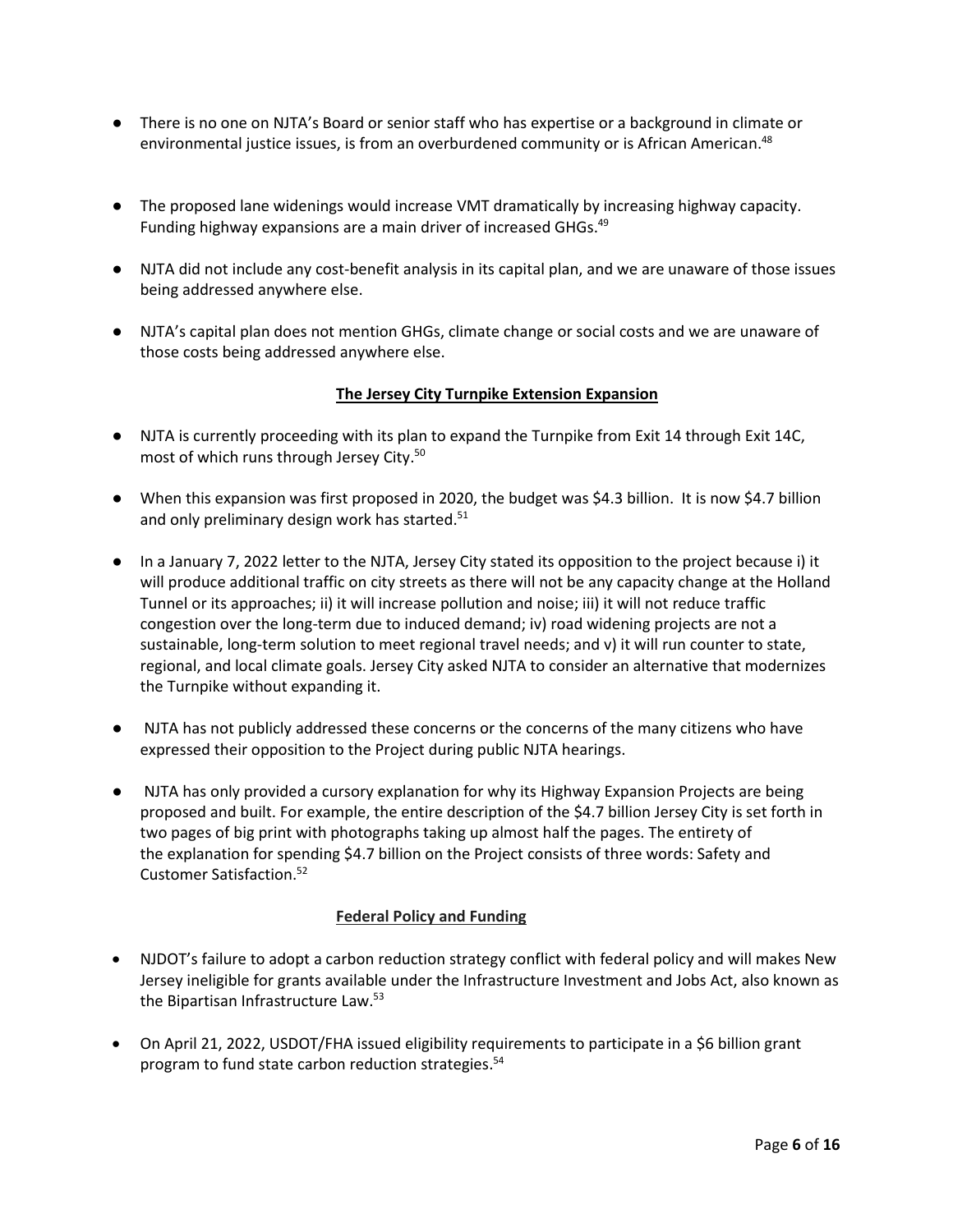- By November 15, 2023, States are required to develop a carbon reduction strategy to reduce transportation emissions and identify projects and strategies to reduce these emissions.
- Each carbon reduction strategy is required to facilitate the use of alternatives to single occupant vehicle trips, including public transportation, bikeways and walkways.
- A wide variety of carbon reduction strategies are eligible for funding, including "certain types of projects to include traffic flow" with one notable exception, they cannot "involve construction of new capacity." Projects to add general-purpose lane capacity for single occupant vehicle use will not be eligible absent analyses demonstrating emissions reductions over the project's lifecycle
- By dedicating the bulk of NJTA's capital funds on highway expansions rather than fix-it-first projects, NJDOT and NJTA are also in direct conflict with federal policy.
- In December 2021, the Federal Highway Administration issued a memo regarding projects to be funded under the Bipartisan Infrastructure Bill, which prioritized repairing and maintaining "existing transportation infrastructure before making new investments in highway expansions."<sup>55</sup>
- A 2021 report found that 36% of the state's highways are deficient (rough and/or distressed), 529 bridges are structurally deficient and 2,367 need repairs. The price tag for unfunded fix-it-first projects is more than \$10 billion -- at least \$8.6 billion for bridges and \$679 million for just the top 500 state road projects over the next few years, which doesn't even include needed repairs to the far larger network of local and county roads.<sup>56</sup>
- Investments are needed in road safety to address the skyrocketing number of vehicular fatalities since the pandemic. From 2020 to 2021, New Jersey vehicular fatalities increased by 19.9%, from 587 to 701. Year to date as of March 24, 2022, fatalities have increased another 9.9%.<sup>57</sup>

### **NJT's Unfunded Capital Plans**

- The New Jersey Energy Master Plan (EMP) calls for, among other things, a concerted effort to expand public transportation options and reduce VMT which "will also yield many economy-wide financial and health benefits." 58
- Many crucial projects in New Jersey Transit's s five-year and ten-year capital plan are unfunded.<sup>59</sup> Since 1990, \$10 billion has been diverted from NJT's Capital Budget to cover NJT operating expenses with \$1.7 billion having been diverted in the last four years.<sup>60</sup> The proposed FY 2023 budget calls for \$362 million to be diverted from NJT's capital account to pay for operating expenses.
- NJTA's contributions to NJT have recently increased but have been erratic. It was \$154M in FY 2019 and \$129M in FY 2020 and 2021 as compared to an average of \$295 million in fiscal years 2013-2016. The April 20, 2021 MOU between Treasury and NJTA provides for payments of \$350M in FY 2022; \$746M in FY 2023; \$465M in FY 2024; \$480M in FY 2025; \$495M in FY 2026; \$510M in FY 2027 and \$525M in FY 2028.<sup>61</sup>
- The MOU can be unilaterally revoked by NJTA or Treasury. Section 2.02 provides that funding after FY 2021 "is subject to approval [by NJTA] as part of the corresponding year's Annual Budget."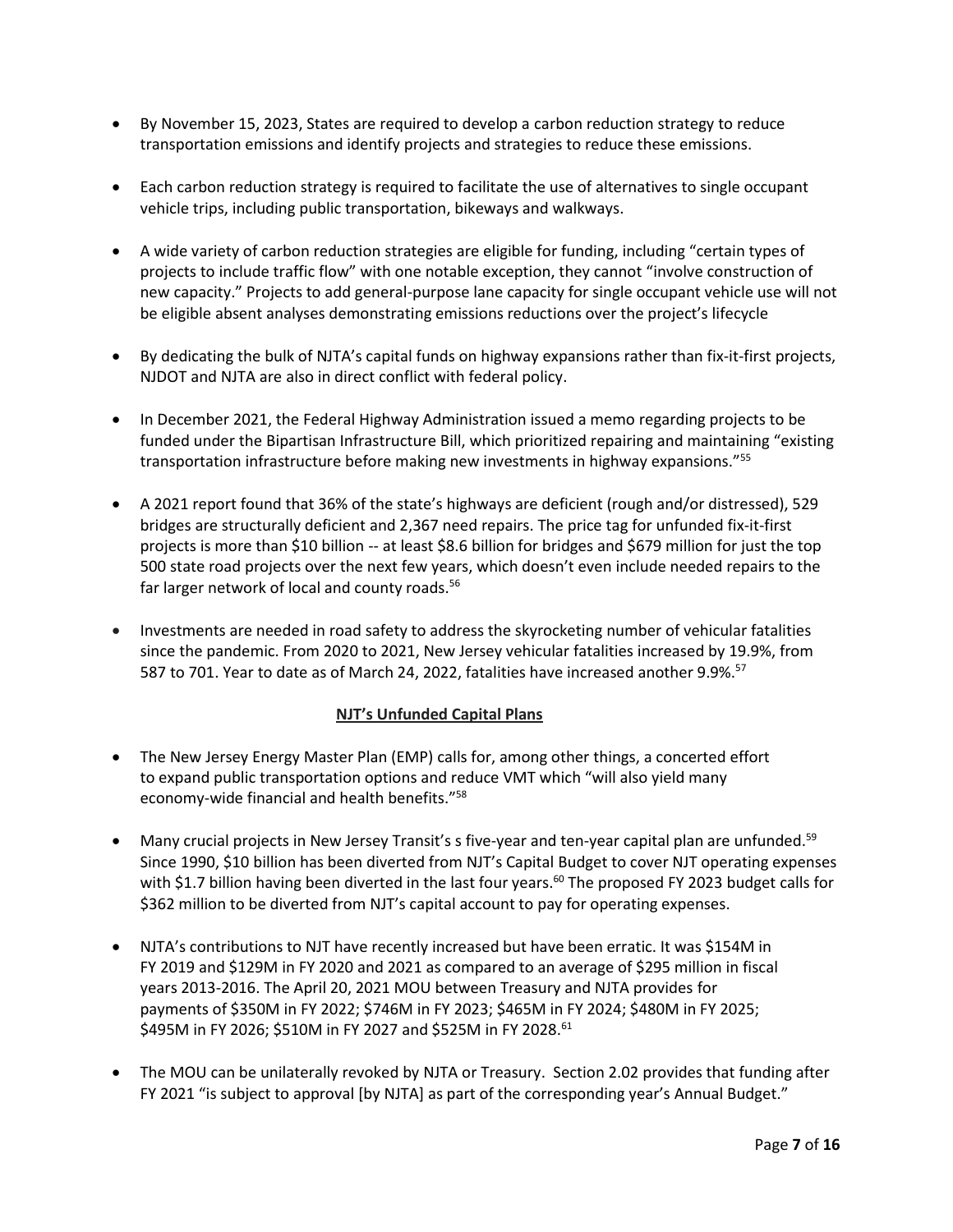- With the end of federal COVID funding through the American Rescue Plan and additional federal stimulus funding, NJT is projecting a \$550 million deficit in its \$3 billion budget for its FY26 budget, which is being described as a fiscal cliff. <sup>62</sup>
- Crucial NJT projects are not being funded or are moving at a snail's pace. Electric buses are a prototypical example. NJT did not approve its first order of electric buses until October 2021<sup>63</sup> and is finally planning on putting those eight electric buses into service later this year.<sup>64</sup> This is years after other public transit systems have done so.
- Los Angeles ordered 155 electric buses in 2020 as part of its plan to fully electrify its fleet by 2028.<sup>65</sup> In 2021, Los Angeles phased out all its fossil-fuel run buses on its popular G Line and replaced them with 40 zero-emissions electric buses.<sup>66</sup> California has in total 1,400 electric buses in use or on order. 67
- Transit systems with fewer bus riders than NJT are using and purchasing far more electric buses than NJT. King County Metro (Seattle) first started using and testing electric buses in 2016; it leased ten more electric buses in 2018-19 and ordered 40 more electric buses in 2021.<sup>68</sup> Austin, Texas ordered 197 electric buses in 2021. $^{69}$  Denver has 36 electric buses in use.<sup>70</sup>
- The slow pace of NJT's bus electrification program will almost certainly put it in violation of the omnibus EV bill (S2252/A4819), signed into law by Governor Murphy in January 2020, which mandates that NJT electrify 10% of its bus fleet purchases by December 2024.
- A recent Star-Ledger editorial correctly summarizes the situation this way: "Once again, Murphy is stitching together a \$2.75 billion budget that includes another massive raid of the capital budget, which compromises crucial infrastructure projects. This abysmal habit of shifting seed money into operations has cost the agency about \$10 billion in potential investments over the last few decades, which is a good reason why NJ Transit still has no electric buses, why its light rail projects have stalled, and why its rail passengers still bounce inside those creaky, 40-yearold Arrows.<sup>71</sup>

### **The Economic Benefits of Public Transportation vs Highway Expansions**

- Besides for reducing GHGs, VMT and traffic congestion, funding public transportation projects creates more jobs and economic growth than highway expansions.
- A Rutgers report submitted with NJT's capital plans details how, if fully funded, the 5-year plan "would generate significant direct and spillover impacts within the New Jersey economy creating jobs and economic activity throughout the state." Project spending in the first five years would generate an estimated \$13.3 billion in economic output in the state, supporting 60,000 direct, indirect, and induced jobs and providing \$3.7 billion in employee compensation. The 10-year capital plan would generate \$54.9 billion in economic output in New Jersey, 245,000 jobs and \$15 billion in employee compensation. 72
- In contrast to the Rutgers NJT study, NJTA has not provided any analysis showing that the highway expansions would produce economic growth other than in one-time construction jobs.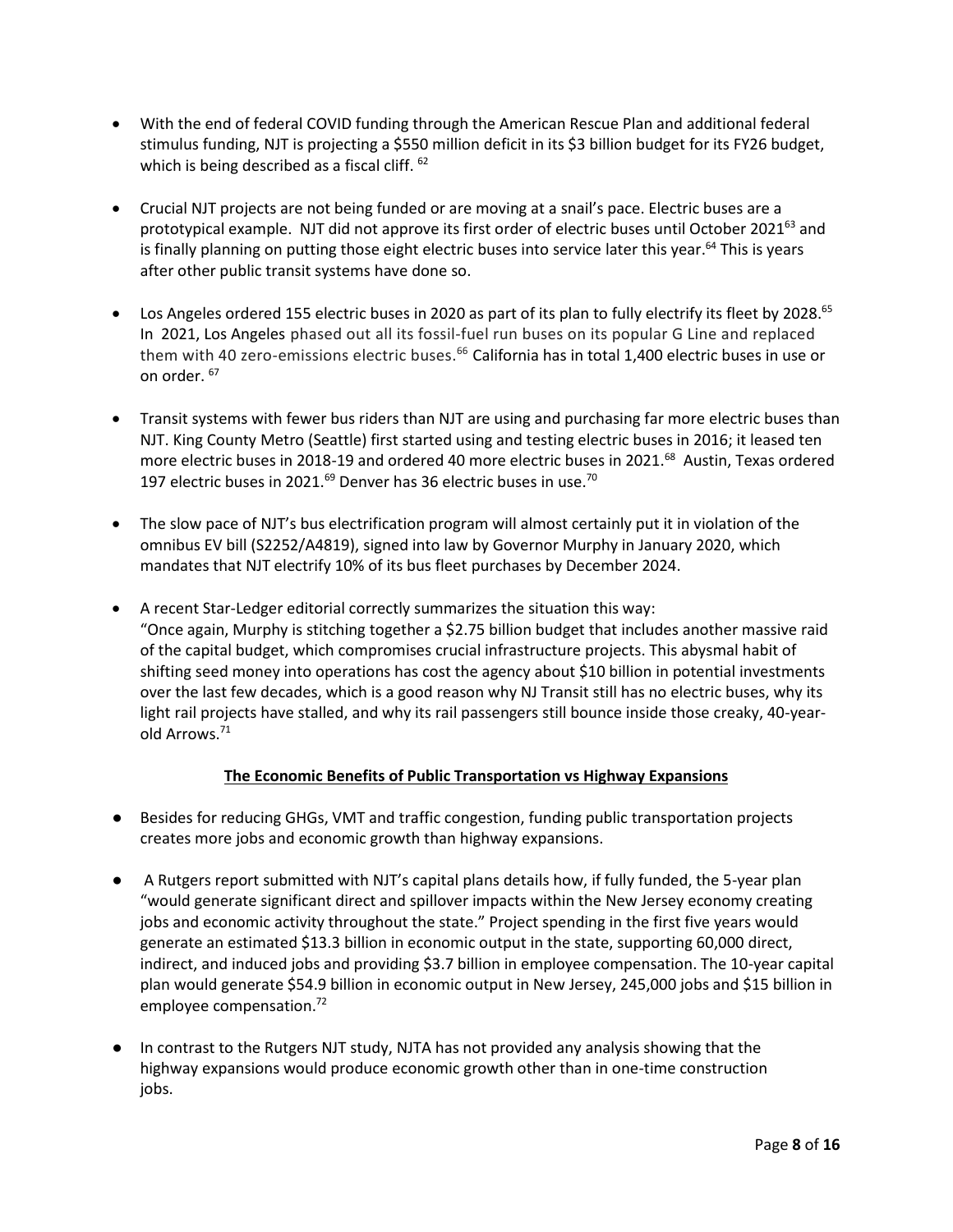- Other research shows that public transportation projects produce even more jobs and economic growth. One study found that each \$1 billion invested in public transportation produces \$5 billion in GDP growth and 49,000 jobs.<sup>73</sup> Public transportation projects generally generate 31% more jobs/dollar spent than expanding highways.<sup>74</sup>
- Public transportation particularly benefits low-income families and essential workers, providing them with increased access to jobs and allowing them to spend less on housing and transportation as a percentage of their income. $75$
- The economic and population growth in Hudson County illustrates the benefits of public transportation. The population of Hudson County grew 14.3% between 2010 and 2020, making it the fastest growing county in New Jersey.<sup>76</sup> That growth was fueled by public transportation, not highways.
- Harrison's population has grown 99% from 2010 to 2022 $^{77}$ , a direct result of the PATH station located there.<sup>78</sup>
- Bayonne was one of the fastest growing municipalities in New Jersey between 2010 and 2020 as a direct result of the Hudson-Bergen Light Rail line.<sup>79</sup>
- Hoboken's explosive growth is due in substantial part to its "easy access to public transportation."<sup>80</sup>

### **The Inaction of NJDOT and NJTA with respect to GHGs and Environmental Justice**

- Neither NJDOT nor NJTA has regulations that mentions GHGs or climate change.
- NJDOT's web site lists 46 research projects that have been completed or in progress since 2017 and none of them involves climate change or GHGs.

### **TRANSITGRID**

- NJT remains intent on building a methane fired gas plant in the Meadowlands, the TRANSITGRID Project, despite Governor Murphy direction to redesign the project primarily using renewable energy.
- NJT's RFP required all bidders to submit design proposals for a centralized energy generation facility, which for all practical purposes eliminated renewable options, such as solar, that would require the use of land outside the site where the plant is located.<sup>81</sup>
- The power plant would not just come online in case of an outage, the initial reason for the project, but would run 24/7.
- The RFP will allow NJT's methane plant to emit 600,000 tons of CO2 per year along with other toxic pollutants into the air in the Kearny/Newark area, an already overburdened community.<sup>82</sup> It only calls for a "transition" to net carbon neutrality by 2050, with no intermediate milestones or plans.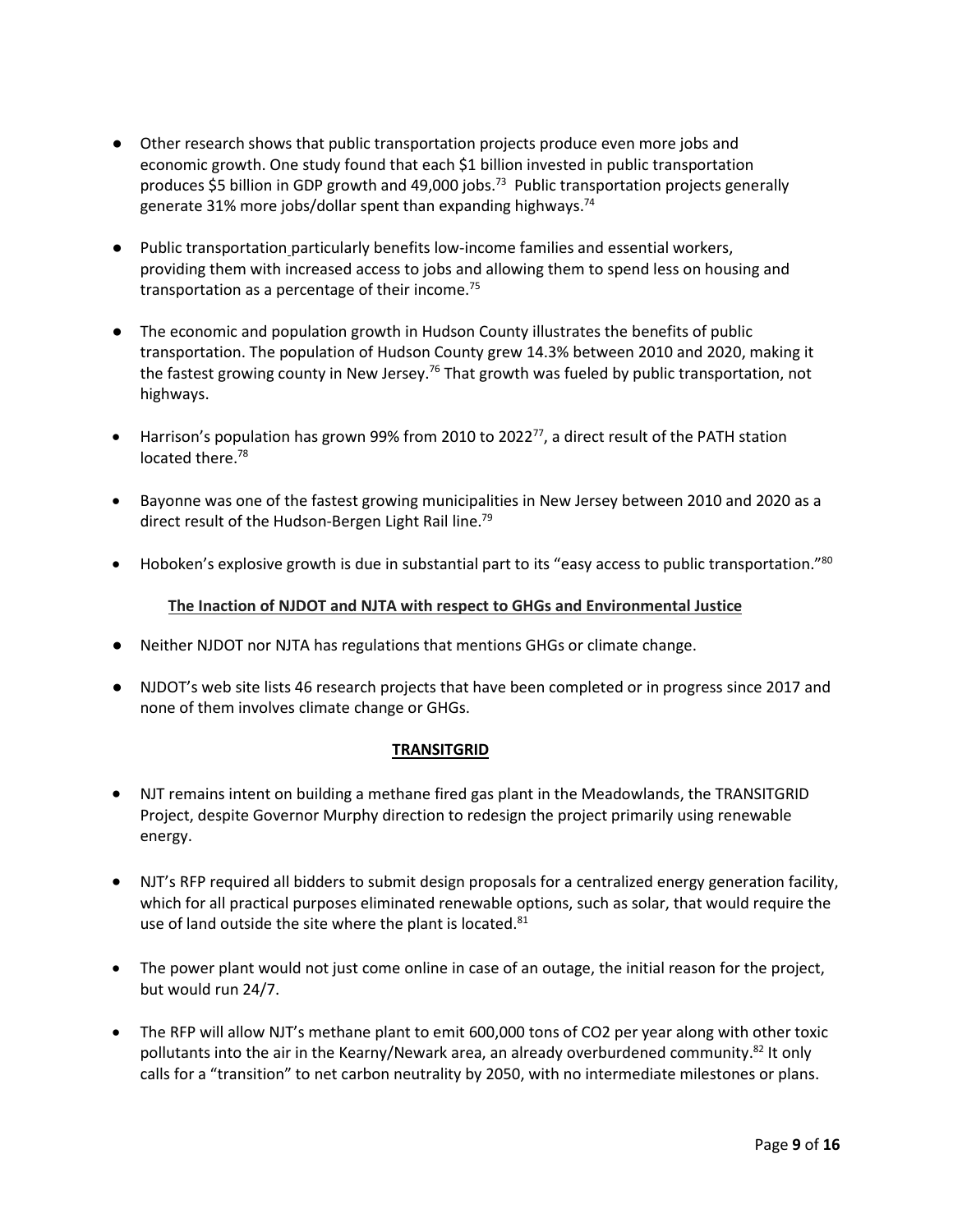### **Actions by Other States**

- Numerous other States are taking actions consistent with the rules proposed here.
- In December 2021, Colorado's DOT adopted climate change regulations that are aimed to redirect funding away from highway expansions and toward projects that cut vehicle pollution, such as buses and bike lanes. Under the new rules, local governments must estimate GHGs expected from future road projects, factoring in induced traffic with a long and short term VMT analysis. Those plans will have to adhere to an overall emissions budget. If localities want to expand highways, they need to offset the extra emissions with cleaner projects, such as public transit, bicycle trails, electric-vehicle chargers, car-pooling or land-use changes that help limit suburban sprawl.<sup>83</sup>
- Colorado's DOT rules should be a model for NJTA to build on.
- In March 2020, Oregon's Governor Kate Brown issued Executive Order 20-04, which, like EO 274, calls for Oregon to reduce GHG emissions to at least 45 percent below 1990 emissions levels by 2035 and directed state agencies to take action to meet this goal.<sup>84</sup>
- Oregon's DOT then adopted a five-year Climate Action Plan to address the impacts of climate change and extreme weather on the transportation system in Oregon, which includes actions to reduce GHGs from transportation, improve climate justice and make the transportation system more resilient to extreme weather events.<sup>85</sup> Oregon considers GHGs when deciding what projects to fund at each stage of the development of a project.<sup>86</sup>
- California prioritizes emissions reductions as part of the state's transportation plan.<sup>87</sup> The state will now measure induced traffic during environmental reviews of new highways and plans to prioritize funding toward fixing existing roads rather than building new ones.
- Last year, officials halted a plan to widen the 710 freeway, which carries truck traffic from the Port of Long Beach, over concerns that it would displace residents in low-income neighborhoods and worsen air pollution.<sup>88</sup>
- Washington's DOT regulations require an EIS to be completed prior to the approval of the location or design of a project.<sup>89</sup> Those regulations also require all environmental, social, and economic effects be considered in all its actions.<sup>90</sup>
- In Virginia, transportation planners were considering whether to alleviate traffic jams on I-95 between Fredericksburg and Washington by adding two extra lanes at a cost of \$12.5 billion. Ultimately, understanding the first law of traffic congestion, that adding lane capacity results in induced demand and does little if anything to solve congestion, Virginia decided to instead spend \$3.7 billion to expand commuter rail service. $91$
- Oregon, Massachusetts and Washington all have policies to create walkable, bikeable neighborhoods, well connected by affordable, frequent transit.<sup>92</sup>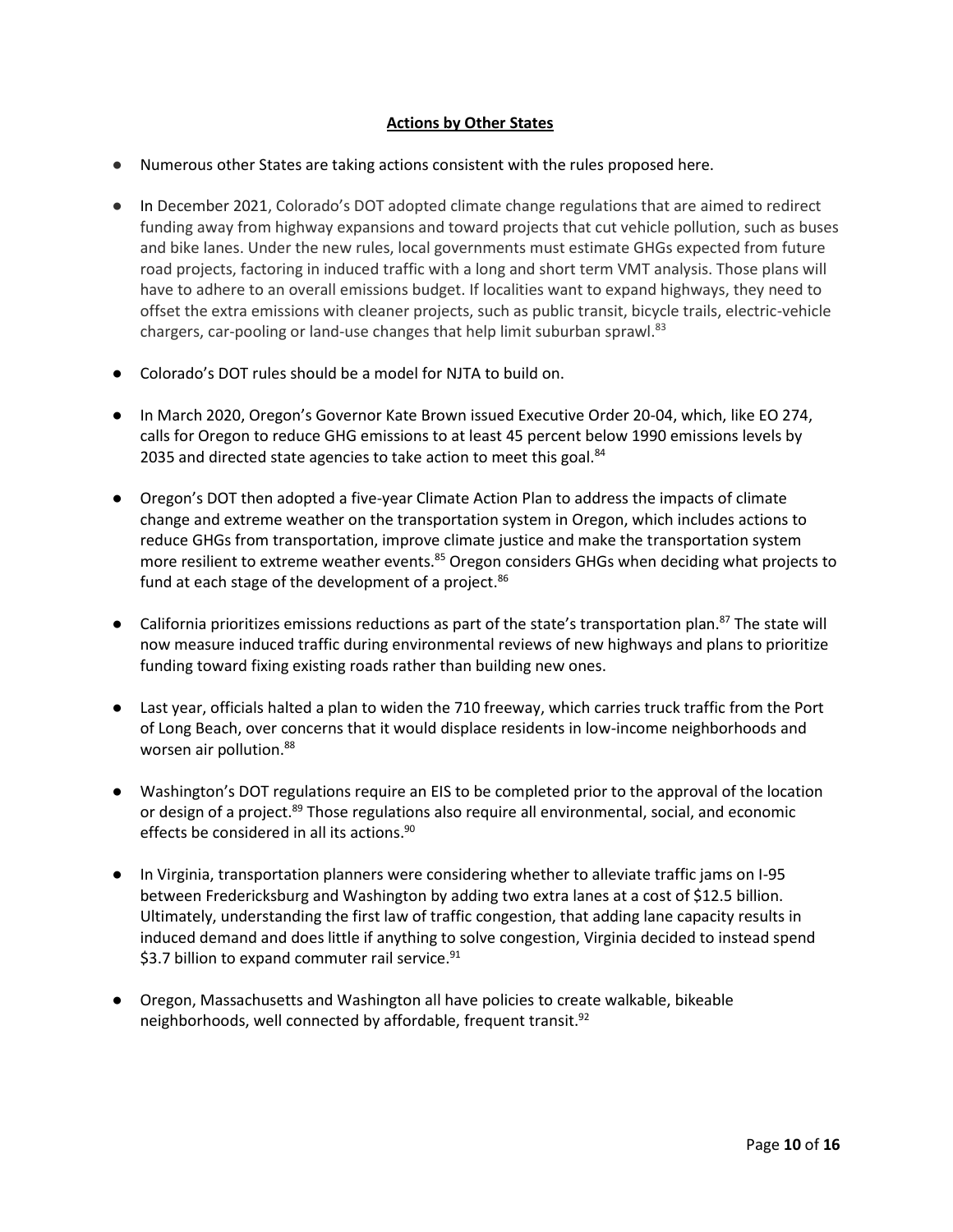#### **Summary of the Required Actions**

- NJDOT and NJTA must develop a state-wide carbon reduction plan to comply with EO 274 and federal policy and to make New Jersey eligible for federal funding.
- Before commencing any Highway Expansion Project, NJTA and NJDOT must show that the Project does not conflict with the 50 x 30 Goal and prepare a cost-benefit analysis, which includes a traffic study, health and social costs, and alternatives to highway expansions.
- The \$4.7 billion Turnpike expansion from Exits 14 through 14C should be halted until a climate action plan and a cost-benefit analysis are prepared for public review and comment.
- NJDOT should prepare a State-wide transportation plan for funding all transportation projects new highways, road repair, public transportation, safe streets, bikeways, greenways, and walkways –that prioritizes reducing GHG and fix-it-first projects over highway expansions, consistent with federal policy.
- The annual raids from New Jersey Transit's capital budget should end.
- NJDOT and NJTA must consider and prioritize environmental justice in all transportation planning decisions as required by Executive Order 23 and reject any projects that disproportionately harm Overburdened Communities.
- The NJTA Board should be reconstituted with representation from Overburdened Communities and with members having expertise and a background in climate or environmental justice issues. Senior staff should be similarly reconfigured.
- NJT should be barred from building a 24/7 gas fired, methane producing power plant in the Meadowlands.
- NJDOT and NJTA should provide for robust public input and review of its major projects, most importantly at the outset of the project and before millions of dollars are spent.

EmpowerNJ by its Steering Committee members John Reichman, BlueWaveNJ; Doug O'Malley, Environment New Jersey; David Pringle and Eric Benson, Clean Water Action; Matt Smith, Food & Water Watch; Tracy Carluccio, Delaware Riverkeeper Network; and Ken Dolsky, Don't Gas the Meadowlands Coalition.

For further information and discussion, contact John Reichman, [john@johnreichmanlaw.com,](mailto:john@johnreichmanlaw.com) 917.626.8025.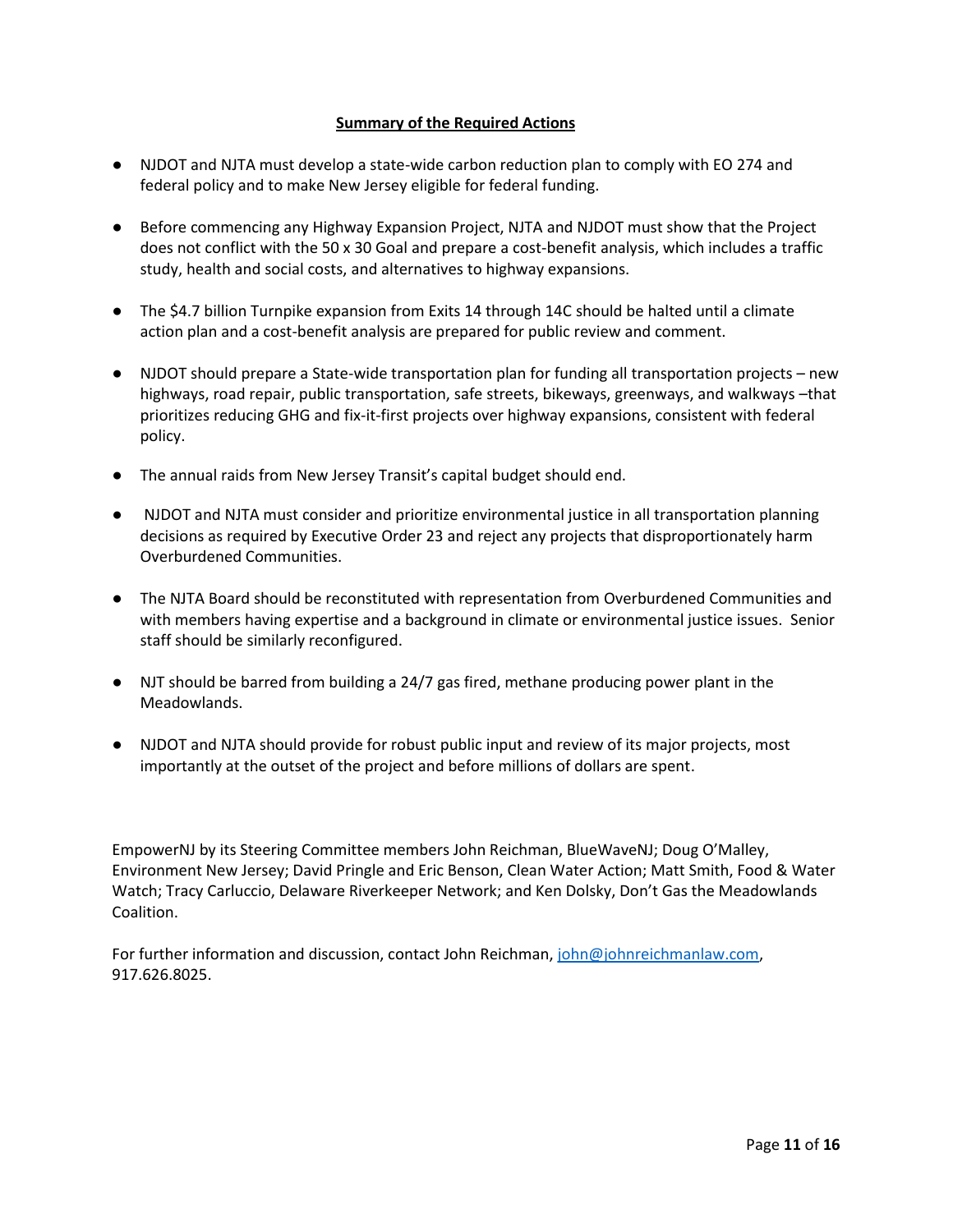#### **SOURCES AND ENDNOTES**

<sup>5</sup> <https://www.njta.com/about/board-of-commissioners>

<sup>6</sup> "Intergovernmental Panel on Climate Change Special Report on Global Warming of 1.5C" (October 2018). <https://www.ipcc.ch/sr15/>

<sup>7</sup> Sixth Assessment Report of the Intergovernmental Panel on Climate Change, Climate Change 2022 Impacts, Adaptation and Vulnerability, [https://report.ipcc.ch/ar6wg2/pdf/IPCC\\_AR6\\_WGII\\_FinalDraft\\_FullReport.pdf](https://report.ipcc.ch/ar6wg2/pdf/IPCC_AR6_WGII_FinalDraft_FullReport.pdf)

<sup>8</sup> Energy Master Plan ("EMP") at 12, 40; [https://nj.gov/emp/docs/pdf/2020\\_NJBPU\\_EMP.pdf](https://nj.gov/emp/docs/pdf/2020_NJBPU_EMP.pdf)

9 In 1989, VMT was roughly 52.2 billion. In 2017, it was 77.5 billion. Miles of roads increased from 33,879 miles in 1984 to 38,896 miles in 2017 (EMP at 78). Only 12% of the State's commuters use mass transit. (Id.). EMP at 78

<sup>10</sup> <https://www.georgetownclimate.org/articles/federal-infrastructure-investment-analysis.html>

<sup>11</sup> New Jersey's Global Warming Response 80 X 50 Report, October 15, 2020; "Transit's Role in Environmental Stability." Federal Transit Administration." (December 2015) [www.transit.dot.gov](http://www.transit.dot.gov/)

<sup>12</sup> <https://graphics.reuters.com/AUTOS-ELECTRIC/USA/mopanyqxwva/>

<sup>13</sup> https://www.epa.gov/system/files/documents/2022-04/us-ghg-inventory-2022-main-text.pdf

<sup>14</sup> [https://www.energy.gov/articles/doe-projects-zero-emissions-medium-and-heavy-duty-electric-trucks-will-be](https://www.energy.gov/articles/doe-projects-zero-emissions-medium-and-heavy-duty-electric-trucks-will-be-cheaper-diesel)[cheaper-diesel](https://www.energy.gov/articles/doe-projects-zero-emissions-medium-and-heavy-duty-electric-trucks-will-be-cheaper-diesel)

<sup>15</sup> <https://www.epa.gov/pm-pollution/particulate-matter-pm-basics>

<sup>16</sup> [https://www.nrdc.org/stories/air-pollution-everything-you-](https://www.nrdc.org/stories/air-pollution-everything-you-need-know) [need-know](https://www.nrdc.org/stories/air-pollution-everything-you-need-know) 

<sup>18</sup> [https://www.epa.gov/pm-pollution/particulate-matter-pm-basics;](https://www.epa.gov/pm-pollution/particulate-matter-pm-basics) [https://www.nrdc.org/stories/fossil-fuel-air](https://www.nrdc.org/stories/fossil-fuel-air-pollution-kills-one-five-people)[pollution-kills-one-five-people;](https://www.nrdc.org/stories/fossil-fuel-air-pollution-kills-one-five-people) Vohra, K., Vodonos, A., Schwartz, J., Marais, E.A., Sulprizio, M.P., Mickley ,L.J., *Global mortality from outdoor fine particle pollution generated by fossil fuel combustion: Results from GEOS- Chem, Environmental Research*,<https://doi.org/10.1016/j.envres.2021.110754>

<sup>19</sup> See New Jersey Department of Health, "Asthma in New Jersey," *at*  <https://www.nj.gov/health/fhs/chronic/asthma/in-nj/>

<sup>20</sup> <https://www.lung.org/research/sota/city-rankings/states/new-jersey>

<sup>1</sup> <https://nj.gov/infobank/eo/056murphy/pdf/EO-274.pdf>

<sup>&</sup>lt;sup>2</sup> [https://www.fhwa.dot.gov/environment/sustainability/energy/policy/crp\\_guidance.pdf](https://www.fhwa.dot.gov/environment/sustainability/energy/policy/crp_guidance.pdf)

<sup>3</sup> [https://www.njta.com/media/5832/2020\\_njtalongrangecapitalplan\\_v1-as-approved-may-2020.pdf](https://www.njta.com/media/5832/2020_njtalongrangecapitalplan_v1-as-approved-may-2020.pdf)

<sup>4</sup> <https://nj.gov/infobank/eo/056murphy/pdf/EO-23.pdf>

<sup>17</sup> EMP at 59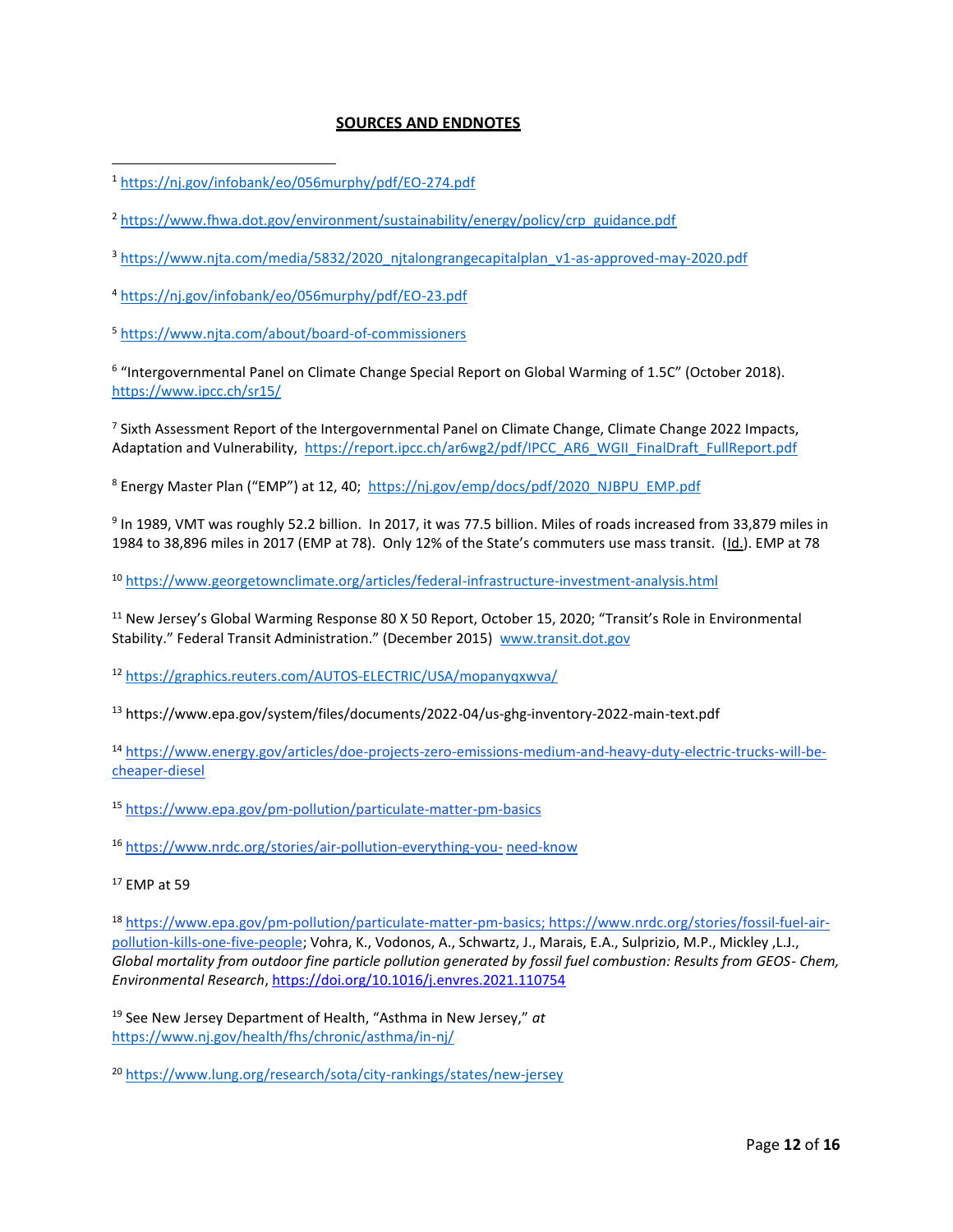<sup>21</sup> [https://www.hsph.harvard.edu/c-change/news/fossil-fuel-air-pollution-responsible-for-1-in-5-deaths](https://www.hsph.harvard.edu/c-change/news/fossil-fuel-air-pollution-responsible-for-1-in-5-deaths-worldwide/)[worldwide/](https://www.hsph.harvard.edu/c-change/news/fossil-fuel-air-pollution-responsible-for-1-in-5-deaths-worldwide/)

<sup>22</sup> [https://www.nrdc.org/stories/fossil-fuel-air-pollution-kills-one-five-people;](https://www.nrdc.org/stories/fossil-fuel-air-pollution-kills-one-five-people) Vohra, K., Vodonos, A., Schwartz, J., Marais, E.A., Sulprizio, M.P., Mickley ,L.J., *Global mortality from outdoor fine particle pollution generated by fossil fuel combustion: Results from GEOS- Chem, Environmental Research*, <https://doi.org/10.1016/j.envres.2021.110754>

<sup>23</sup> <https://www.epa.gov/mobile-source-pollution/how-mobile-source-pollution-affects-your-health>

<sup>24</sup> <https://www.lung.org/clean-air/outdoors/who-is-at-risk/highways>

 $25$  Id.

<sup>26</sup> EMP at 59; U.S. EPA, Green Book, Current Nonattainment counties for All Criteria Pollutants (NJ), *at* [https://www3.epa.gov/airquality/greenbook/ancl.html#NJ;](https://www3.epa.gov/airquality/greenbook/ancl.html#NJ) U.S. EPA New Jersey 8-hour Ozone Nonattainment Areas (2008 Standard), *at* [https://www3.epa.gov/airquality/greenbook/map/nj8\\_2008.pdf;](https://www3.epa.gov/airquality/greenbook/map/nj8_2008.pdf) U.S. EPA New Jersey 8 hour Ozone Nonattainment Areas (2015 Standard), *at [h](https://www3.epa.gov/airquality/greenbook/map/nj8_2015.pdf)*[ttps://www3.epa.gov/airquality/greenbook/map/nj8\\_2015.pdf](https://www3.epa.gov/airquality/greenbook/map/nj8_2015.pdf)

<sup>27</sup> <https://www.lung.org/research/sota/city-rankings>

<sup>28</sup> Harvard T.L. Chu School of Public Health [hsph.harvard.edu/](http://www.hsph.harvard.edu/)news/hsph-in-the-news/air-pollution-linked-withhigher-COVID-19-death rates/. See also "New Research Links Air Pollution to Higher Coronavirus Death Rates," New York Times (4/7/2020)

<sup>29</sup> Asthma Facts." Asthma and Allergy Foundation (May 2016). [www.aafa.org/asthma-facts/](http://www.aafa.org/asthma-facts/)

<sup>30</sup> Climate Change Tied to Pregnancy Risks, Affecting Black Lives Most," New York Times (6/18/2020) [www.nytimes.com](http://www.nytimes.com/)

31 Christopher W. Tessum, Joshua S. Apte, Andrew L. Goodkind, Nicholas Z. Muller, Kimberley A. Mullins, David A. Paolella, Stephen Polasky, Nathaniel P. Springer, Sumil K. Thakrar, Julian D. Marshall, and Jason D. Hill. *Inequity in consumption of goods and services adds to racial–ethnic disparities in air pollution exposure*. *Proceedings of the National Academy of Sciences*, March 11, 2019; DOI: [10.1073/pnas.1818859116](http://dx.doi.org/10.1073/pnas.1818859116)

<sup>32</sup> [https://www.fastcompany.com/90665038/the-senate-infrastructure-bill-includes-1-billion-to-address](https://www.fastcompany.com/90665038/the-senate-infrastructure-bill-includes-1-billion-to-address-devastation-caused-by-freeways-experts-say-its-not-enough)[devastation-caused-by-freeways-experts-say-its-not-enough](https://www.fastcompany.com/90665038/the-senate-infrastructure-bill-includes-1-billion-to-address-devastation-caused-by-freeways-experts-say-its-not-enough)

<sup>33</sup> <https://www.politico.com/news/2021/04/01/dot-texas-highway-equity-478864>

<sup>34</sup> <https://nj.gov/infobank/eo/056murphy/pdf/EO-23.pdf>

<sup>35</sup> [https://en.wikipedia.org/wiki/Induced\\_demand \(collecting studies\); Adam](https://en.wikipedia.org/wiki/Induced_demand%20(collecting%20studies);%20%20Adam) Mann, *What's Up With That Building Bigger Roads Actually Makes Traffic Worse,* WIRED, June 17, 2014, [https://www.wired.com/2014/06/wuwt-traffic](https://www.wired.com/2014/06/wuwt-traffic-induced-demand)[induced-demand.](https://www.wired.com/2014/06/wuwt-traffic-induced-demand);

Lewis M. Fulton et al., *A Statistical Analysis of Induced Travel Effects in the U.S. Mid-Atlantic Region, J. TRANSP. &* STAT. 2 (2000).

<sup>36</sup> "Traffic Data Computation Method Pocket Guide, "USDOT." (August 2018). [https://www.fhwa.dot.gov/policyinformation/pubs/pl18027\\_traffic\\_data\\_pocket\\_guide.pdf](https://www.fhwa.dot.gov/policyinformation/pubs/pl18027_traffic_data_pocket_guide.pdf)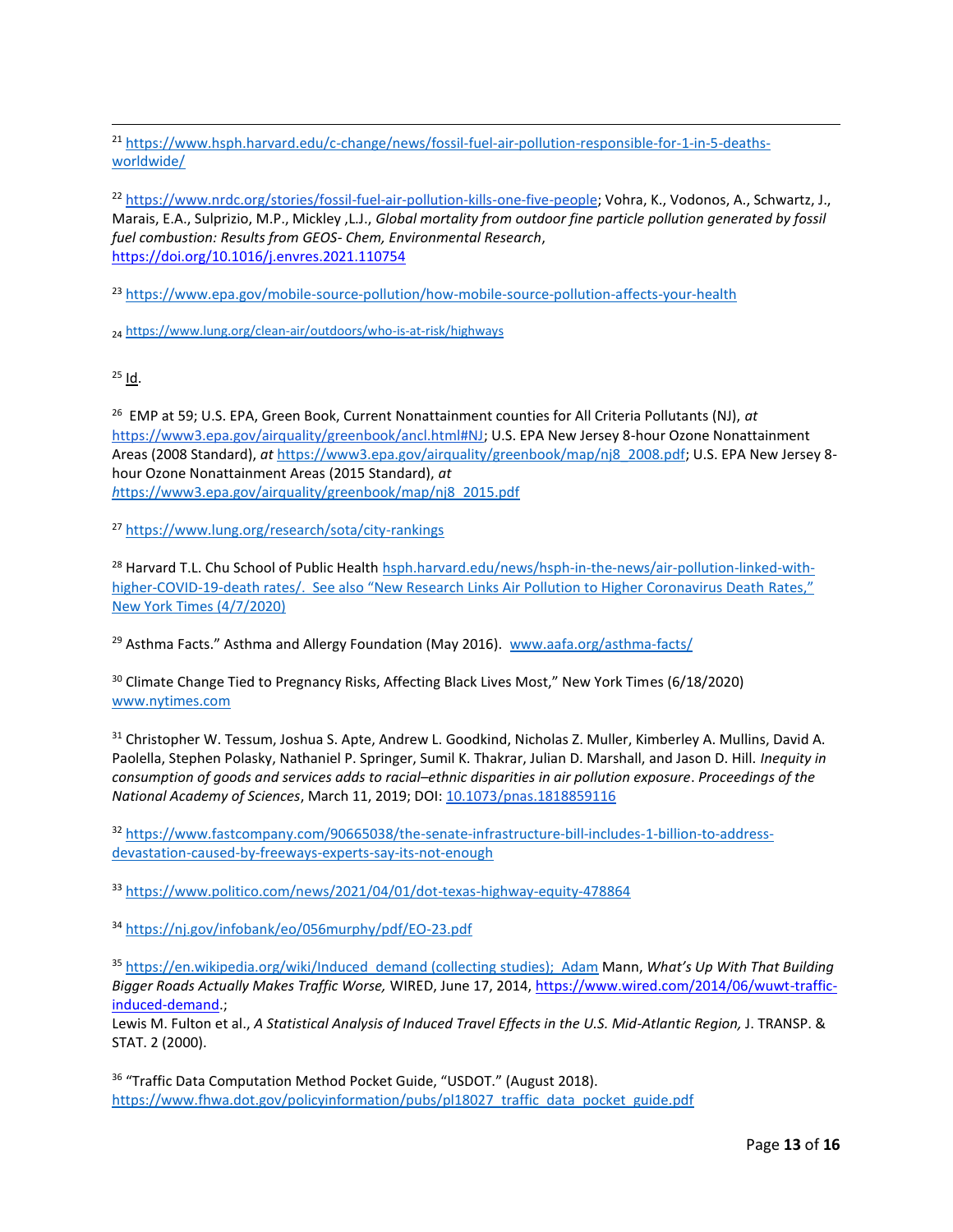<sup>37</sup> Duranton, Gilles, and Matthew A. Turner. 2011. "The Fundamental Law of Road Congestion: Evidence from US Cities." *American Economic Review*, 101 (6): 2616-52. <https://www.aeaweb.org/articles?id=10.1257/aer.101.6.2616>

<sup>38</sup> <https://www.vox.com/2014/10/23/6994159/traffic-roads-induced-demand>

<sup>39</sup> <https://cityobservatory.org/reducing-congestion-katy-didnt/>

<sup>40</sup>[https://nepis.epa.gov/Exe/ZyNET.exe/94004L98.txt?ZyActionD=ZyDocument&Client=EPA&Index=2016%20Thru%](https://nepis.epa.gov/Exe/ZyNET.exe/94004L98.txt?ZyActionD=ZyDocument&Client=EPA&Index=2016%20Thru%202020%7C2011%20Thru%202015%7C2000%20Thru%202005%7C2006%20Thru%202010%7CPrior%20to%201976%7C1976%20Thru%201980%7C1981%20Thru%201985%7C1986%20Thru%201990%7C1991%20Thru%201994%7C1995%20Thru%201999%257) [202020%7C2011%20Thru%202015%7C2000%20Thru%202005%7C2006%20Thru%202010%7CPrior%20to%201976](https://nepis.epa.gov/Exe/ZyNET.exe/94004L98.txt?ZyActionD=ZyDocument&Client=EPA&Index=2016%20Thru%202020%7C2011%20Thru%202015%7C2000%20Thru%202005%7C2006%20Thru%202010%7CPrior%20to%201976%7C1976%20Thru%201980%7C1981%20Thru%201985%7C1986%20Thru%201990%7C1991%20Thru%201994%7C1995%20Thru%201999%257) [%7C1976%20Thru%201980%7C1981%20Thru%201985%7C1986%20Thru%201990%7C1991%20Thru%201994%7C](https://nepis.epa.gov/Exe/ZyNET.exe/94004L98.txt?ZyActionD=ZyDocument&Client=EPA&Index=2016%20Thru%202020%7C2011%20Thru%202015%7C2000%20Thru%202005%7C2006%20Thru%202010%7CPrior%20to%201976%7C1976%20Thru%201980%7C1981%20Thru%201985%7C1986%20Thru%201990%7C1991%20Thru%201994%7C1995%20Thru%201999%257) [1995%20Thru%201999%7](https://nepis.epa.gov/Exe/ZyNET.exe/94004L98.txt?ZyActionD=ZyDocument&Client=EPA&Index=2016%20Thru%202020%7C2011%20Thru%202015%7C2000%20Thru%202005%7C2006%20Thru%202010%7CPrior%20to%201976%7C1976%20Thru%201980%7C1981%20Thru%201985%7C1986%20Thru%201990%7C1991%20Thru%201994%7C1995%20Thru%201999%257)

<sup>41</sup> [The Congestion Con, http://t4america.org/maps-tools/congestion-con/](http://t4america.org/maps-tools/congestion-con/)

<sup>42</sup> <https://rmi.org/if-you-build-it-the-cars-and-the-pollution-will-come/>

43 [https://www.njta.com/media/5832/2020\\_njtalongrangecapitalplan\\_v1-as-approved-may-2020.pdf](https://www.njta.com/media/5832/2020_njtalongrangecapitalplan_v1-as-approved-may-2020.pdf)

<sup>44</sup> [https://en.wikipedia.org/wiki/Big\\_Dig](https://en.wikipedia.org/wiki/Big_Dig)

<sup>45</sup> <https://www.wbur.org/news/2012/07/12/7-things-that-cost-less-than-the-big-dig>

<sup>46</sup> [https://www.nj.com/news/2022/01/opposition-mounts-to-47b-plan-to-widen-the-highway-to-the-holland](https://www.nj.com/news/2022/01/opposition-mounts-to-47b-plan-to-widen-the-highway-to-the-holland-tunnel.html)[tunnel.html](https://www.nj.com/news/2022/01/opposition-mounts-to-47b-plan-to-widen-the-highway-to-the-holland-tunnel.html)

<sup>47</sup> [https://www.whitehouse.gov/briefing-room/presidential-actions/2021/01/20/executive-order-protecting](https://www.whitehouse.gov/briefing-room/presidential-actions/2021/01/20/executive-order-protecting-public-health-and-environment-and-restoring-science-to-tackle-climate-crisis/)[public-health-and-environment-and-restoring-science-to-tackle-climate-crisis/;](https://www.whitehouse.gov/briefing-room/presidential-actions/2021/01/20/executive-order-protecting-public-health-and-environment-and-restoring-science-to-tackle-climate-crisis/) [https://www.whitehouse.gov/wpcontent/uploads/2021/02/TechnicalSupportDocument\\_SocialCostofCarbonMeth](https://www.whitehouse.gov/wpcontent/uploads/2021/02/TechnicalSupportDocument_SocialCostofCarbonMethaneNitrousOxide.pdf) [aneNitrousOxide.pdf](https://www.whitehouse.gov/wpcontent/uploads/2021/02/TechnicalSupportDocument_SocialCostofCarbonMethaneNitrousOxide.pdf)

<sup>48</sup><https://www.njta.com/about/board-of-commissioners>

<sup>49</sup> <https://www.georgetownclimate.org/articles/federal-infrastructure-investment-analysis.html>

<sup>50</sup> [https://www.njta.com/media/5124/njta-stratplan\\_public-v29.pdf](https://www.njta.com/media/5124/njta-stratplan_public-v29.pdf)

<sup>51</sup> [https://www.nj.com/news/2022/01/opposition-mounts-to-47b-plan-to-widen-the-highway-to-the-holland](https://www.nj.com/news/2022/01/opposition-mounts-to-47b-plan-to-widen-the-highway-to-the-holland-tunnel.html)[tunnel.html](https://www.nj.com/news/2022/01/opposition-mounts-to-47b-plan-to-widen-the-highway-to-the-holland-tunnel.html)

52 [https://www.njta.com/media/5124/njta-stratplan\\_public-v29.pdf](https://www.njta.com/media/5124/njta-stratplan_public-v29.pdf)

53 [https://www.fhwa.dot.gov/environment/sustainability/energy/policy/crp\\_guidance.pdf](https://www.fhwa.dot.gov/environment/sustainability/energy/policy/crp_guidance.pdf)

54 [https://www.fhwa.dot.gov/environment/sustainability/energy/policy/crp\\_guidance.pdf](https://www.fhwa.dot.gov/environment/sustainability/energy/policy/crp_guidance.pdf)

55 https://www.fhwa.dot.gov/bipartisan-infrastructure-law/building a better america-policy framework.cfm; [https://www.investing.com/news/economy/usdot-recognizes-states-role-in-highway-spending-decisions](https://www.investing.com/news/economy/usdot-recognizes-states-role-in-highway-spending-decisions-buttigieg-2775383)[buttigieg-2775383](https://www.investing.com/news/economy/usdot-recognizes-states-role-in-highway-spending-decisions-buttigieg-2775383)

<sup>56</sup><https://tstc.org/wp-content/uploads/2020/04/Rail-and-Road-To-Recovery-Final.pdf>

<sup>57</sup> <https://www.nj.gov/njsp/info/fatalacc/2020-stats.shtml>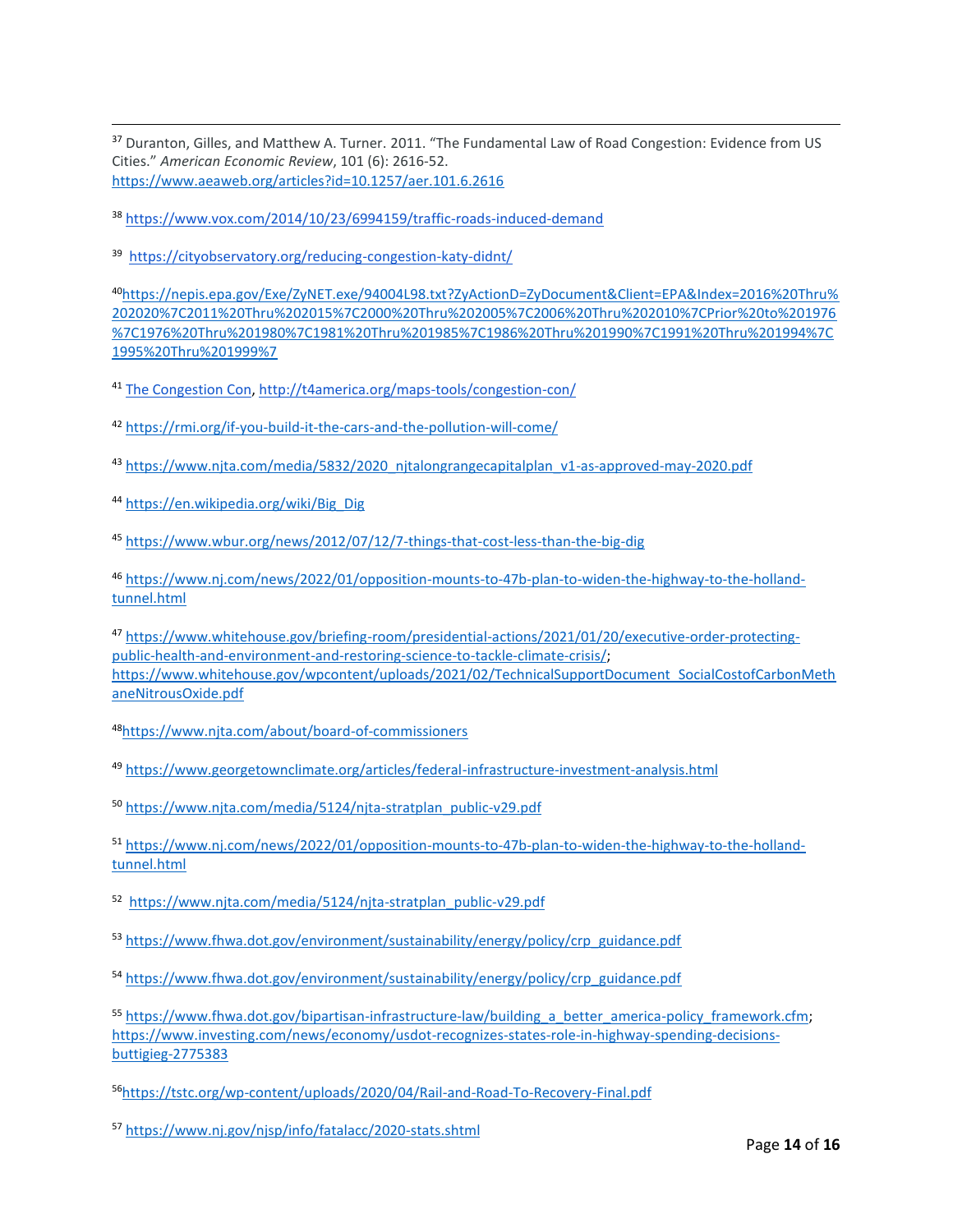58 EMP at 14; [https://nj.gov/emp/docs/pdf/2020\\_NJBPU\\_EMP.pdf](https://nj.gov/emp/docs/pdf/2020_NJBPU_EMP.pdf%09)

<sup>59</sup> [https://njtplans.com/downloads/capital](https://njtplans.com/downloads/capital-plan/NJ%20TRANSIT%202021%20Capital%20Plan%20Update%20Appendix%20A%20Final.pdf)[plan/NJ%20TRANSIT%202021%20Capital%20Plan%20Update%20Appendix%20A%20Final.pdf](https://njtplans.com/downloads/capital-plan/NJ%20TRANSIT%202021%20Capital%20Plan%20Update%20Appendix%20A%20Final.pdf)

<sup>60</sup> [https://www.bloomberg.com/news/articles/2022-03-30/murphy-s-flat-nj-transit-fares-leave-major-projects](https://www.bloomberg.com/news/articles/2022-03-30/murphy-s-flat-nj-transit-fares-leave-major-projects-short-funds)[short-funds](https://www.bloomberg.com/news/articles/2022-03-30/murphy-s-flat-nj-transit-fares-leave-major-projects-short-funds)

<sup>61</sup> State Public Transportation Projects Funding Agreement for New Jersey Between the New Jersey Turnpike Authority and the Treasurer of the State of New Jersey

<sup>62</sup> [https://www.bloomberg.com/news/articles/2022-03-30/murphy-s-flat-nj-transit-fares-leave-major-projects](https://www.bloomberg.com/news/articles/2022-03-30/murphy-s-flat-nj-transit-fares-leave-major-projects-short-funds)[short-funds](https://www.bloomberg.com/news/articles/2022-03-30/murphy-s-flat-nj-transit-fares-leave-major-projects-short-funds)

<sup>63</sup> <https://www.njtransit.com/press-releases/nj-transit-approves-purchase-eight-new-electric-buses>

<sup>64</sup> [https://www.njtransit.com/press-releases/nj-transit-unveils-new-electric-bus-charging-infrastructure-camden](https://d.docs.live.net/300fdf7159cfa829/Documents/Transportation%20Fact%20Sheet.docx)

<sup>65</sup> [https://www.masstransitmag.com/bus/vehicles/hybrid-hydrogen-electric-vehicles/article/21126694/los](https://www.masstransitmag.com/bus/vehicles/hybrid-hydrogen-electric-vehicles/article/21126694/los-angeles-will-see-delivery-of-155-electric-buses-in-the-next-two-years)[angeles-will-see-delivery-of-155-electric-buses-in-the-next-two-years.](https://www.masstransitmag.com/bus/vehicles/hybrid-hydrogen-electric-vehicles/article/21126694/los-angeles-will-see-delivery-of-155-electric-buses-in-the-next-two-years)

66[https://www.metro.net/about/l-a-metro-now-running-all-zero-emission-electric-buses-on-the-g-orange](https://www.metro.net/about/l-a-metro-now-running-all-zero-emission-electric-buses-on-the-g-orange-line-in-the-san-fernando-valley/)[line-in-the-san-fernando-valley/](https://www.metro.net/about/l-a-metro-now-running-all-zero-emission-electric-buses-on-the-g-orange-line-in-the-san-fernando-valley/)

<sup>67</sup> <https://www.smartcitiesdive.com/news/more-electric-buses-arriving-in-city-transit-fleets/617072/>

<sup>68</sup> [https://kingcounty.gov/depts/transportation/metro/programs-projects/innovation-technology/zero-emission](https://kingcounty.gov/depts/transportation/metro/programs-projects/innovation-technology/zero-emission-fleet.aspx)[fleet.aspx](https://kingcounty.gov/depts/transportation/metro/programs-projects/innovation-technology/zero-emission-fleet.aspx)

69[https://www.capmetro.org/news/details/2021/09/27/capital-metro-board-approves-nation-s-largest-electric](https://www.capmetro.org/news/details/2021/09/27/capital-metro-board-approves-nation-s-largest-electric-vehicle-procurement)[vehicle-procurement](https://www.capmetro.org/news/details/2021/09/27/capital-metro-board-approves-nation-s-largest-electric-vehicle-procurement)

<sup>70</sup> <https://www.rtd-denver.com/projects/battery-electric-bus-fleet>

<sup>71</sup> <https://www.nj.com/opinion/2022/03/murphy-still-playing-shell-games-with-nj-transit-editorial.html>

<sup>72</sup> "Economic Impact of NJ Transit's Five year Capital Plan." Rutgers Center for Advanced Information and Transportation (June 5, 2020) [www.njtplans.com](http://www.njtplans.com/)

<sup>73</sup> <https://www.apta.com/wp-content/uploads/APTA-Economic-Impact-Public-Transit-2020.pdf> <sup>74</sup>"Recent Lessons from the Stimulus: Transportation Funding and Job Creation." *Smart Growth America*, February 2011, <https://smartgrowthamerica.org/app/legacy/documents/lessons-from-the-stimulus.pdf>

 $75$ "The Economic Impacts of a \$1.65 Billion Increase in Capital Investments" by the New Jersey Turnpike Authority, New Jersey Transit and the South Jersey Transportation Authority, May 2020, prepared by American Road to Transportation Builders Assn. Households

<sup>76</sup> [https://en.wikipedia.org/wiki/Hudson\\_County,\\_New\\_Jersey](https://en.wikipedia.org/wiki/Hudson_County,_New_Jersey)

<sup>77</sup> <https://worldpopulationreview.com/us-cities/harrison-nj-population>

<sup>78</sup> <https://www.nytimes.com/2019/10/23/realestate/harrison-nj-the-next-hoboken.html>